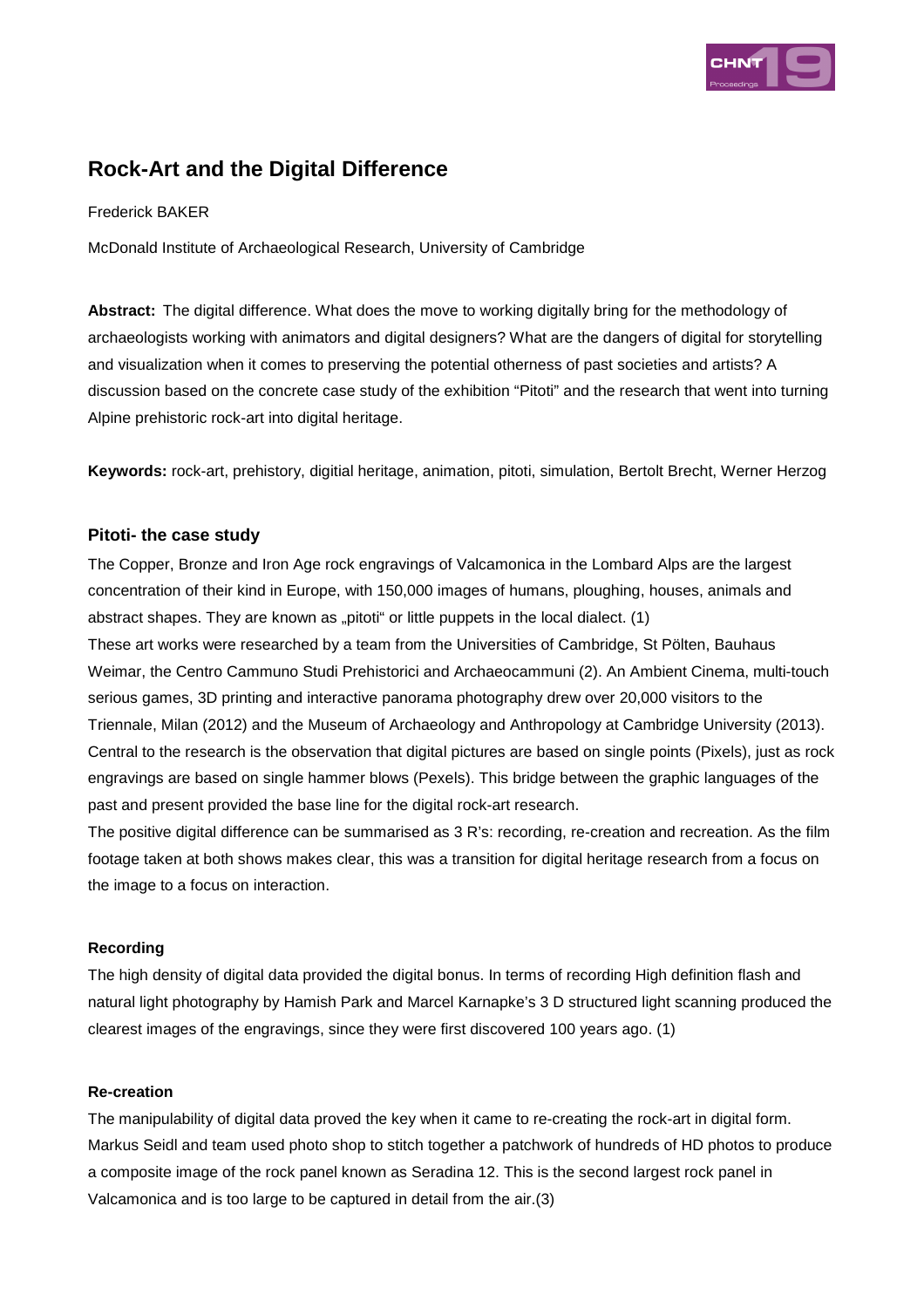

The 3D scans allowed Marcel Karnapke's 3D printer to create sculptures of the engravings. In so doing he re-created the engravings as solid upstanding sculptural forms for the first time ever.

Movement was another attribute that digital gave the project. The prowess of animator Mike Kren was able to bring to the rock engravings to life. (4) He was able to re-create the images as if they were frames from prehistoric animated movies. Both proved very popular with audiences and a rich source of research insights, as will later be explained.

# **Recreation**

Multiplicity and repetition, with no quality loss, are the main qualities offered by digital work for digital heritage and audience interaction.

For Pitoti - the public where able to directly interact with the digital rock surface of Seradina 12, by means of a multi-touch table. This was fitted with specially designed multi-user serious games for all levels: from children to parents and also archaeologists. The public were able to construct rock-art like a jigsaw and then push the rock-art dogs, to chase rock-art oxen, back into their yokes. Finally rock-art houses where built, after gaining points from ploughing rock-art fields and building up a prehistoric economy. (5) 3D plastic prints of the engraved rock surfaces allowed the public to touch the art and feel the indentations with their fingertips. This facilitated a playful tactile encounter with the work of the anonymous artists of Valcamonica. An encounter that was especially useful for blind visitors. The lightness and durability of the plastic prints also made it possible to let children explore the engravings, without fear of destruction.

# **The digital danger**

Yet what we also found was that there is also a danger with working on cultural heritage with digital tools. The problem put simply is that the technology available to animators, designers, programmers and game designers is so powerful that it can take control and produce a past more "real" than the archaeological remains allow. The most extreme forms are some historically based computer games with CGI visuals, but the problem can also extend to many fly-through architectural reconstructions, which form a kind of hyperreal past that demonstrates very well the technical prowess of the designer and the software used, but goes well beyond the archaeological base upon which these reconstructions should be based.

The problem is, who is the author of an exhibition or a video- the researcher or the designer? One is the expert for the data, the other for the software? To take sporting analogy is the archaeologist a player manager, a trainer or the referee? I would say the core function is one of referee. Someone who keeps an eye on the rules of academic research and looks out for fair play towards the powerless prehistoric creators of the material record.

The key value to be guarded is the potential "otherness" of the past. That which is known, but diverges from the expectations of today. The paradoxical otherness of the Pitoti and the past in general is neatly summed up in, the co-director of the Pitoti exhibition Christopher Chippindale's observation that the Pitoti are:

Aliens, but aliens like ourselves.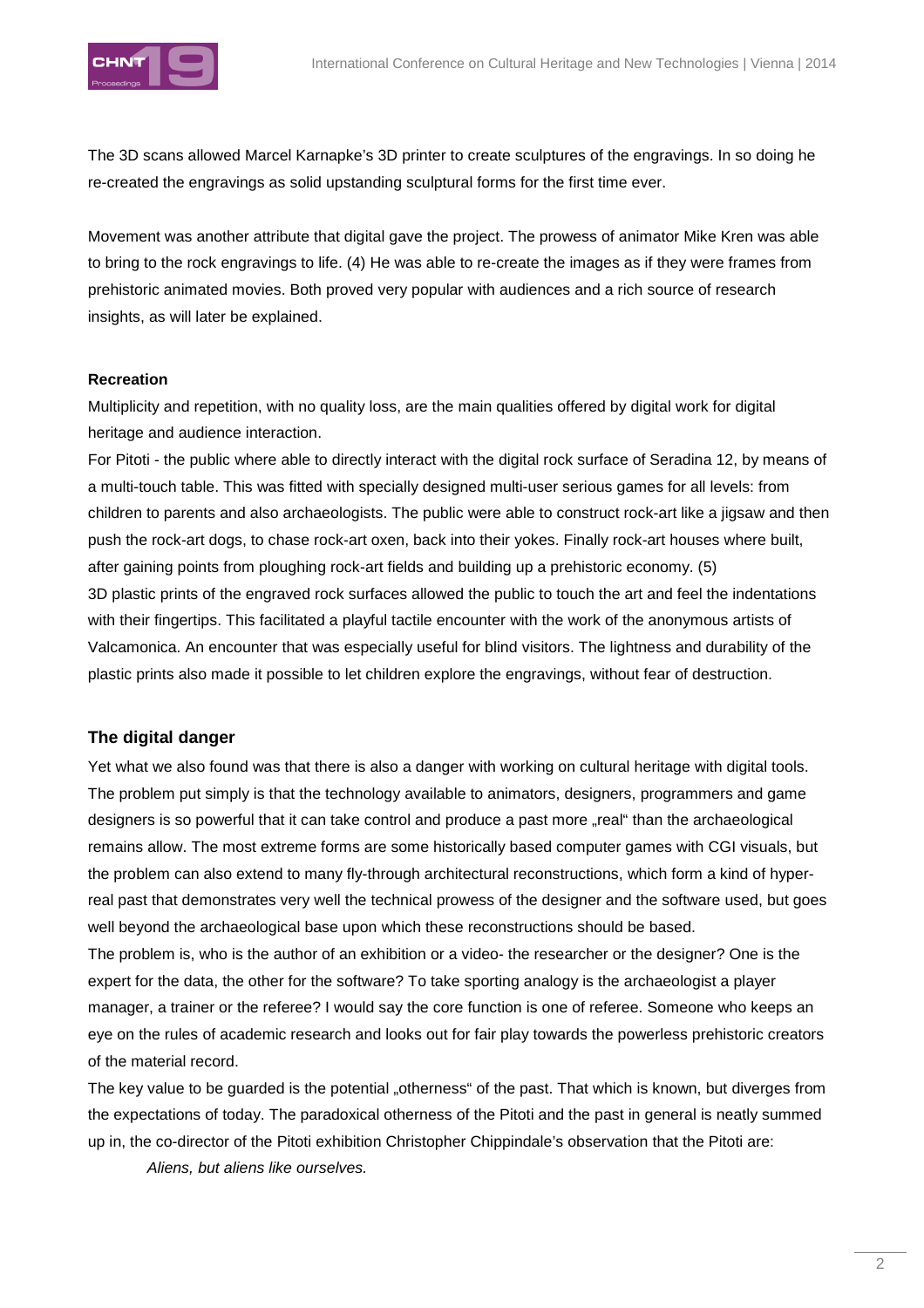

#### **Pitoti rules for film**

One evening after the first field season, the animator Mike Kren called me and asked:

"Can I put some knees in the legs of the ancient deer? The prehistoric artists have not included them. They have just engraved straight lines for legs".

I must admit I had not really noticed this kneelessness of the prehistoric deer before, as it just seemed part of the minimalist charm of the work. I answered:

"No. Let's see how the deer move the original artists saw it, that is according to their skeletal and kinetic understanding of movement".

That was the birth of 'Pitoti rules' for film and it was that the exhibited animations of deer move in a stiff manner with unbent knees. The effect is slightly comical, but has the advantage that is does not allow the public to think in the safe categories of Walt Disney's Bambi. Instead Mike Kren rose to the challenge of working with the Pitoti film rules as creative restrictions and the potential otherness of the Pitoti has been preserved.

### **Brecht & Alienation Techniques**

In terms of narrative methodologies, the creative restrictions "Pitoti rules" strategy, overlaps with the play write Bertolt Brecht's distancing strategy (Verfremdungseffekt). Brecht says that actors should be:

"Playing in such a way that the audience was hindered from simply identifying itself with the characters in the play. Acceptance or rejection of their actions and utterances was meant to take place on a conscious plane, instead of, as hitherto, in the audience's subconscious" (6).

Brecht was worried that too much naturalism can make the audience switch off its critical faculties towards a historical narrative being depicted.

In terms of archaeological interpretation Pitoti rules has meant no one interpretation of the rock art figures has been settled on. Instead work with dancers in the Bauhaus studio has led to expanding the range of interpretations of one Pitoti figure to 27 possible graphic explanations.

The banning of the use of flash photography is a similar strategy. The photos the research analyses use only natural shadow and fall of light. The point is that since the art has not moved since it was created it is only right to record natural shadow that prehistoric people could also have seen. In order to record the depth of the figures 3D laser scanning is a far better tool, and this is the reason the new research project "3D Pitoti is developing one such scanner.

#### **Para-Olympics and Prosthetics**

The immersive power of digital media with all their amazing effects offer many temptations to dope the archaeological record to produce mind blowing performances, that blur one fact above all others. Archaeology is the science of ruins. Historic data is hardly ever complete. This is the Para-Olympics, not the main Olympics. Heritage professionals are almost always working with prosthetics, theories and ideas that are drawn from and then added onto the shattered bones of the past.

The power of the "digital difference" is the re-creation of those ruins, digital heritage is prosthetics for the past, but it is not the same as the full data set we have when studying events in the present. Just as the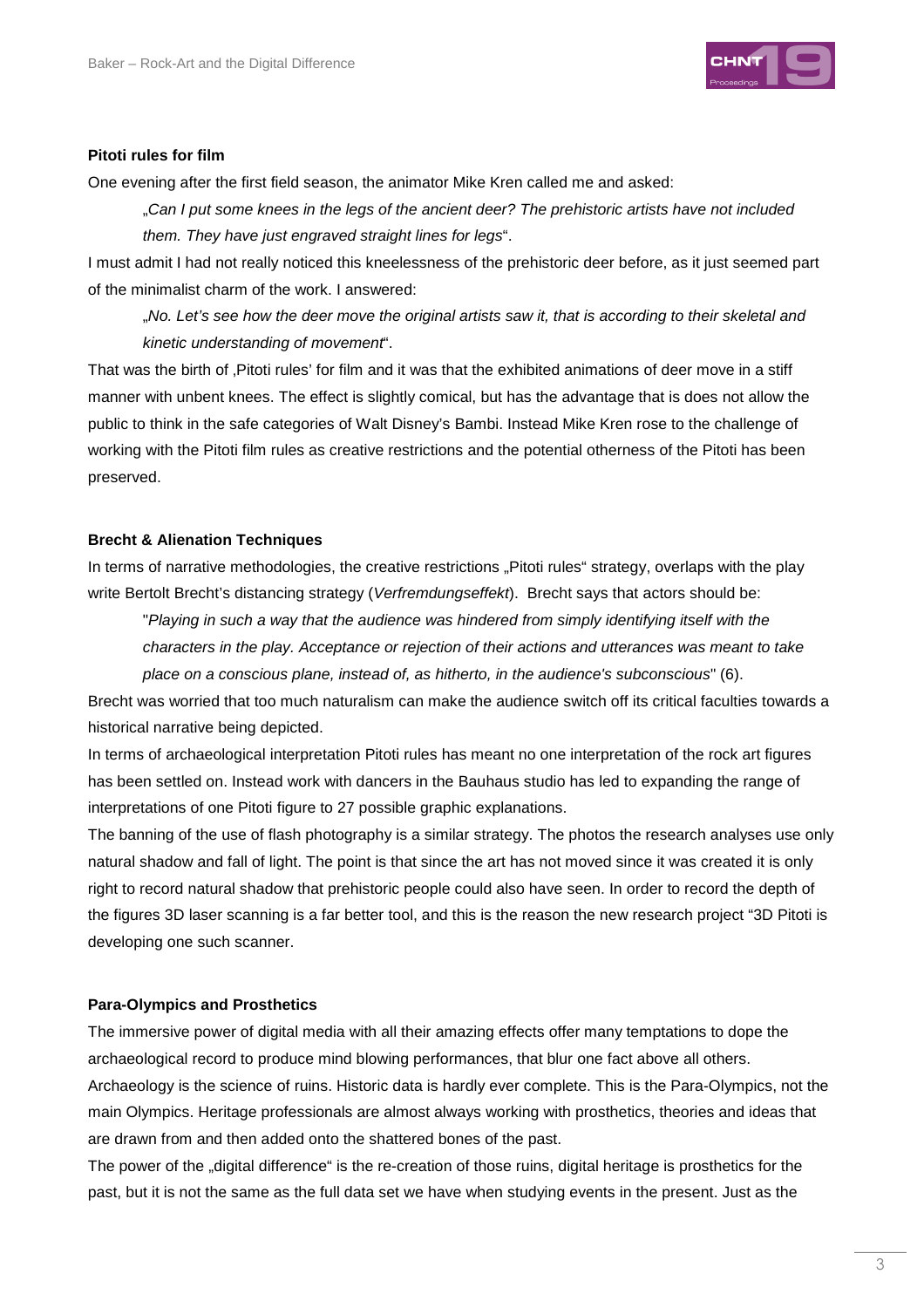

Para-Olympics celebrate their difference to the Olympics, so my approach to digital heritage it to celebrate the otherness of the past lives that for example the Pitoti artists describe.

The digital difference is there to help us differentiate and not destroy 'otherness'. Digital alienation techniques are useful in achieving this. My immersive film experience known as Ambient Cinema (8), broke with the rules of naturalistic continuity editing, to produce a fractured surround film about the Pitoti, that mixed documentary footage with kinect film animations and deliberately chaotic morphing (1). No one aesthetic was allowed to dominate the depiction of the rock-art.

# **Werner Herzog & "The chasm of time"**

Together with Christopher Chippindale, my fellow co-drector of the Cambridge Prehistoric Picture Project, a seminar was held with Werner Herzog, the director of a 3D film, which explores Paleolithic cave art in Southern France (7). While the use of digital 3D gave the audience the illusion of being inside the cave, Herzog told us that he deliberately included the strange images of the albino crocodiles in a nearby nuclear plant at the end of the film, to break the feeling of the 100% knowability of the art. In a move Brecht would have approved of Herzog pointed out: how do we know we have a better understanding of the Paleolithic artist's mind than an Albino crocodile? It is a question to make one think about what Herzog called "the great chasm of time" that separates us from the Paleolithic painters.

This is of course an extreme example by a great independent filmmaker, but the point is the same for much digital heritage. How do we keep our critical distance and stop to reducing the art of the past simply to the categories of our present day? One method is digital simulation.

# **Digital simulation**

Digital simulation is a researcher led methodology where-by the power of the digital difference can be harnessed to explore the potential otherness of the past. The method is one of simulation as a process of open-ended questioning, rather than an immersive simulation of hyper real battle scenes. Rather than collecting points in ego shooter fashion, our simulation strategy is to collect alternative models in the spirit of Ludwig Wittgenstein's dialogical methodology of thought experiments, practiced in his aptly named book "Philosophical Investigations"(9)

In the Pitoti project we worked with dancers to test body positions and then a whole series of investigative animations were used to model the different theses that the team generated to explain visual puzzles. What, for example had the prehistoric artists intended to depict, when they chiseled out the minimalistic abstract forms known as "Orante", so called praying figures (1). Other simulations with Andreas Wappel used digital animation to test the thesis that the some images are birds, and showed them in flight, rather than being stationary. The similarity in the graphic structure of the engravings and the digital model's animated movement of a beating wing proved to be very visually credible.

In digital simulation, the diversity, visual power and multiplicity of digital techniques is unleashed in a controlled and openly creative manner. The digital difference is that the computer provides a laboratory for simulating ideas of how other' the past could have been, without destroying the original material culture.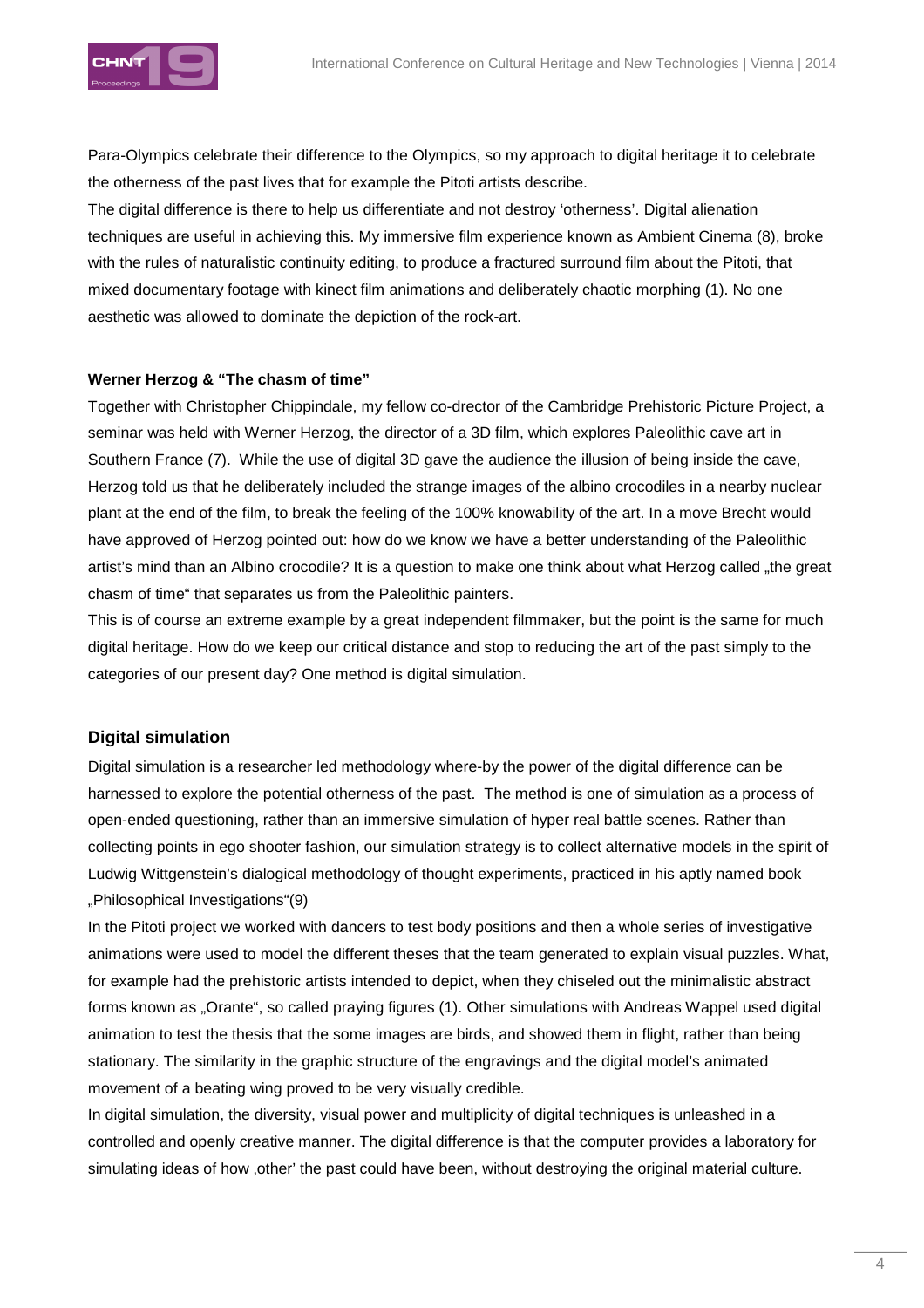

Rock-art remains are analog and singular by nature. This is often an obstacle to methodological diversity when it comes to investigations. The digital has no original and is endlessly reproducible. This multiplicity is a key digital advantage. Digital heritage can therefore accommodate a multiplicity of methodological approaches. They are only limited by the size of the processor and the invention of the human mind. An important digital advantage when building bridges across the "chasm of time".

#### **Acknowledgments**

Thanks are due to my Prehistoric Picture Project co-director Christopher Chippindale with whom I also curated the exhibition "Pitoti – Digital Rock-Art from Prehistory". I am grateful to my colleagues and students at the Universities of Cambridge (Craig Alexander), St Pölten (Markus Seidl, Hannes Raffaseder, Mike Kren, Andreas Wappel), Tiziana Cittadini, Claudio Gasparotti (CCSP), Bauhaus Weimar (Marcel Karnapke, Alex Kulik, Bernd Fröhlich) and Alberto Marretta (Archeocamunni) for their support in this research, as well as the European Union for co-financing the Digtital Pitoti exhibition.

#### **References**

(1) C. CHIPPINDALE & F. BAKER, "Pitoti. Digital rock-art from prehistoric Europe: heritage, film, archaeology". 2012. Milano, Skira.

(2) C. BRAHIC "Virtual traveller: beam a live, 3D you into the world". London, New Scientist 2912, 11 April 2013

(3) Markus SEIDL, Peter JUDMAIER, Frederick BAKER, Christopher CHIPPINDALE, Ursula EGGER, Nadine JAX, Christoph WEIS, Martin GRUBINGER and Georg SEIDL.. "Multi-touch rocks: Playing with tangible virtual heritage in the museum - First User Tests". In VAST11: The 12th International Symposium on Virtual Reality, Archaeology and Intelligent Cultural Heritage - Short and Project Papers (Prato, Italy, 2011), Eurographics Association. Pp 73-76.

(4) KREN, M., BAKER , F., CHIPPINDALE, C. "Pitoti – Eine Bewegungsanalyse der prähistorischen Felskunst von Valcamonica anhand von Animation und Grafik". 2012. Wien, Mitteilungen der Anthropologischen Gesellschaft in Wien (MAGW) Band 142, Pp 1-28.

(5) EGGER, U., M. SEIDL, P. JUDMAIER, F. BAKER, C. CHIPPINDALE, M. GRUBINGER, N. JAX, G. SEIDL, and C. WEIS, "Multitouch Rocks: User Experience Metrics for a Multi-user Game on a Multi-touch Table", 2013. Technical Report TR 01-2013, St. Pölten.

- (6) J. WILLETT, "Brecht on Theater". 1964. New York, Hill and Wang P 91.7
- (7) W. HERZOG "Cave of forgotten dreams". 2010, Los Angeles, Creative Differences Productions.
- (8) F. BAKER "Art of Projectionism" 2007. Vienna, Czernin Verlag, Vienna.

(9) L. WITTGENSTEIN "Philosophical Investigations". 1963. Oxford, Blackwell Publications.

#### **Imprint:**

Proceedings of the 19th International Conference on Cultural Heritage and New Technologies 2014 (CHNT 19, 2014) Vienna 2015

http://www.chnt.at/proceedings-chnt-19/

ISBN 978-3-200-04167-7

Editor/Publisher**:** Museen der Stadt Wien – Stadtarchäologie

Editorial Team: Wolfgang Börner, Susanne Uhlirz

The editor's office is not responsible for the linguistic correctness of the manuscripts.

Authors are responsible for the contents and copyrights of the illustrations/photographs.